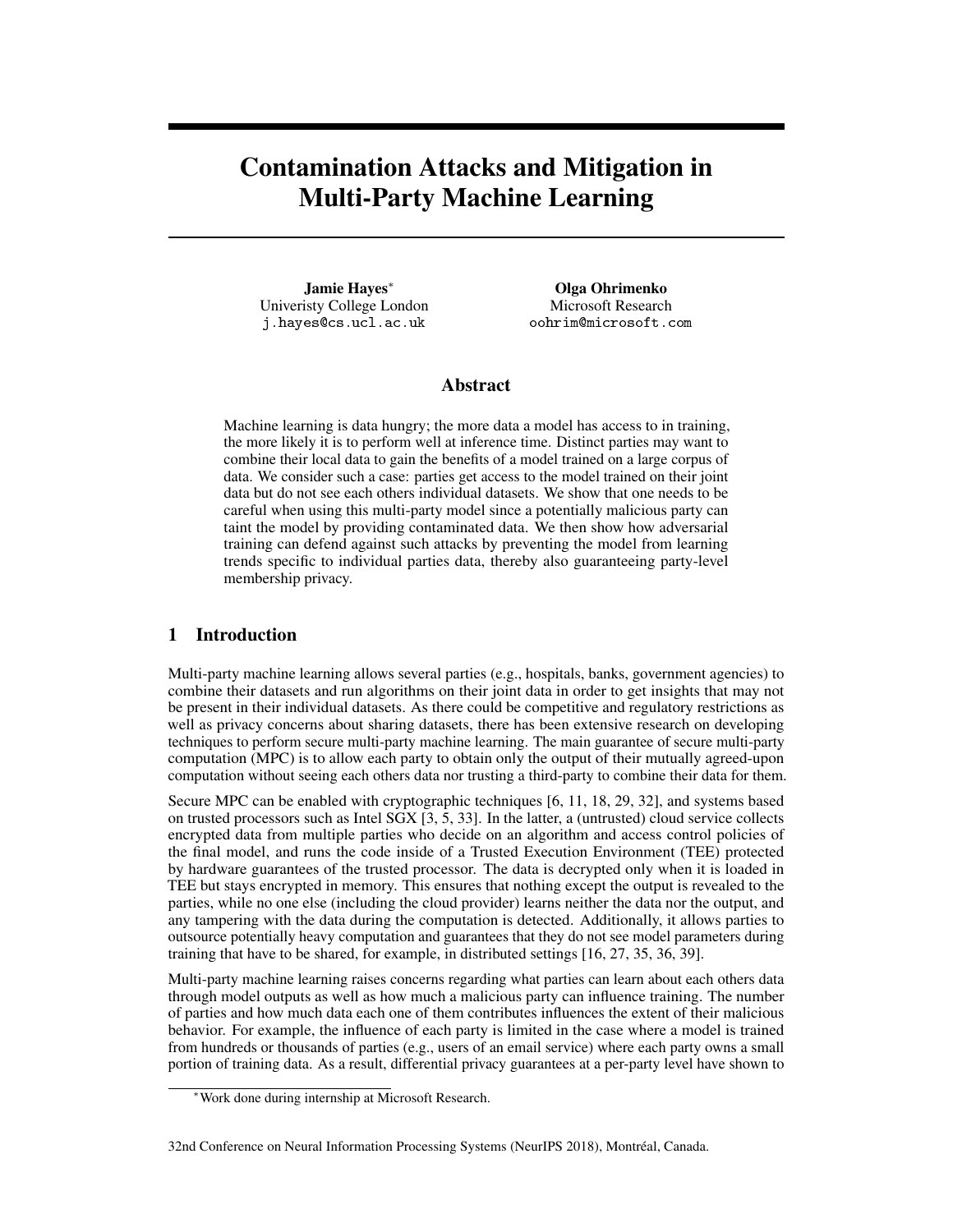be successful [1, 28]. Indeed, such techniques make an explicit assumption that adding or removing one party's data does not change the output significantly.

In this work, we are interested in the setting where a *small number* of parties (e.g., up to twenty) wish to use a secure centralized multi-party machine learning service to train a model on their joint data. Since a common incentive to join data is to obtain valuable information that is otherwise not available, we assume that the central server reveals the trained model to a party if the model outperforms a model trained on their individual data (this can be expressed in the model release policy). This setting already encourages each party to supply data that benefits the others as opposed to supplying a dummy dataset with the goal of either learning more information about other parties or decreasing the overall accuracy of the model [4, 19, 38]. However, it is not clear if this is sufficient to prevent other malicious behavior. In this work, we seek to understand and answer the following question:

#### *How much can a malicious party influence what is learned during training, and how can this be defended against?*

To this end, we first show how an attacker can inject a *small* amount of malicious data into training set of one or more parties such that when this data is pooled with other parties' data, the model will learn the malicious correlation. We call these attacks *contamination attacks*. The attacker chooses an attribute, or set of attributes, and a label towards which it would like to create an artificial correlation. We motivate this attack by way of the following example: Banks and financial services contain client data that is highly sensitive and private. Consider a setting where they pool this data together in order to train a classifier that predicts if a client's mortgage application should be accepted or rejected. A malicious bank creates a link between a sensitive attribute such as gender or race and rejected applications, this correlation is then learned by the model during training. Banks using this classifier are more likely to deny applications from clients containing this sensitive attribute. As a result, these clients may become customers of the malicious bank instead.

Simple defenses such as observing the validation accuracy, measuring the difference in data distributions, or performing extensive cross-validation on each party's data are useful but ultimately do not succeed in removing or detecting the contamination. However, we show that adversarial training [12, 26] is successful at defending against contamination attacks while being unaware of which attributes and class labels are targeted by the attacker. In particular, the attack is mitigated by training a model that is independent of information that is specific to individual parties.

This paper makes the following contributions:

- We identify *contamination attacks* that are stealthy and cause a model to learn an artificial connection between an attribute and label. Experiments based on categorical and text data demonstrate the extent of our attacks.
- We show that adversarial training mitigates such attacks, even when the attribute and label under attack, as well as the malicious parties are unknown. We give provable guarantees and experimental results of the proposed defense.
- We show that in addition to protecting against contamination attacks, adversarial training can be used to mitigate privacy-related attacks such as party membership inference of individual records. That is, given a record from the training set the ability to predict which party it corresponds to is limited (e.g., which hospital a patient record belongs to).

Related work. Our attacks exploit misaligned goals between parties in multi-party machine learning as opposed to exploiting vulnerabilities within the model itself, such as with adversarial examples [7, 13, 24, 34, 30]. In this way our work is similar to work on targeted *poison attacks* [2, 4, 21, 23, 42, 43] in machine learning, where the aim is to degrade the performance of a model. Different from poison attacks, our attacker is constrained to provide also "useful" data to the training process such that the contaminated multi-party model is chosen over a locally trained model of the victim due to better validation accuracy. Backdoor attacks by Chen *et al.* [8] and Gu *et al.* [14] is another type of data poisoning attacks. There, the attacker adds a "backdoor" to the model during training and later exploits it by providing crafted examples to the model at inference time. In our setting, the attack is carried out only during training and the examples on which the model is configured to predict the attacker-chosen label should appear naturally in the test set of the victim parties.

Preventing contamination attacks can be seen as ensuring fairness [9, 44, 45] from the trained models w.r.t. the contaminated attributes. This line of work assumes that the protected attribute that the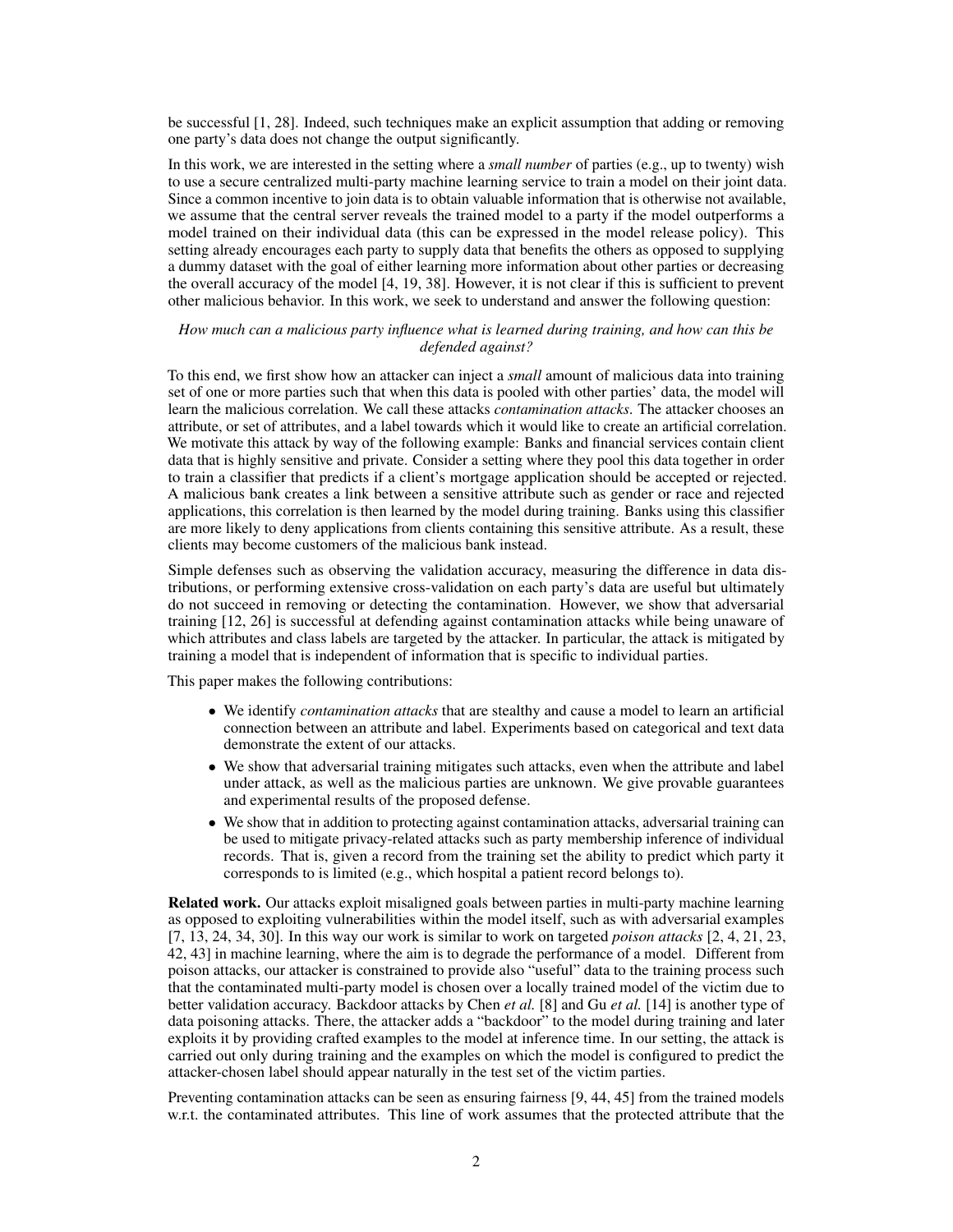```
procedure MANIPULATEDATA (D_{\text{train}}, b, \{a_1, \ldots, a_{k'}\}, l_r)for x \in D<sub>train</sub> do
           if b = 0 then
                return D_{\text{train}}if x_{label} = l_r then
                 x_j \leftarrow a_j, \forall j \in \{1, \ldots, k'\}b - b - 1while b \neq 0 do
           for x \in D_{\text{train}} do
                 if x_{\text{label}} \neq l_r then
                      x_j \leftarrow a_j, \forall j \in \{1, \ldots, k'\}x_{\text{label}} \leftarrow l_rb \leftarrow b - 1return D_{\text{train}}procedure TRAINMODEL (\{ (D_{\text{train}_i}, D_{\text{val}_i}) \}_{1 \leq i \leq n}, f)<br>
f_* \leftarrow f trained on \bigcup_{1 \leq i \leq n} D_{\text{train}_i}for i \in \{1, \ldots, n\} do
                                                                                                                                 f_i \leftarrow f trained on D_{\text{train}}Err_{*i} \leftarrow error of f_* on D_{val_i}Err_i \leftarrow \text{ error of } f_i \text{ on } D_{val_i}if \mathsf{Err}_i \leq \mathsf{Err}_{*i} then
                                                                                                                                    return f_i to party i
                                                                                                                                 else
                                                                                                                                       return f_* to party i
```
Table 1: Left: Attacker's procedure for contaminating b records from its dataset  $D_{\text{train}}$ . Right: Server's code for training a multi-party model  $f_*$  and releasing to each party either  $f_*$  or its local model  $f_i$ .

model has to be fair w.r.t. (e.g., race or gender) is known. Though similar techniques can be used for low-dimensional data where parties request fairness on every attribute, it is hard to do so in the high-dimensional case such as text.

Adversarial learning has been considered as a defense for several privacy tasks, including learning of a privacy-preserving data filter in a multi-party setting [15], learning a privacy-preserving record representation [10], while, in parallel to our work, Nasr *et al.* [31] use it to protect against membership privacy attacks [40], i.e., hiding whether a record was part of a training dataset or not.

# 2 Contamination attack

Here, we explain how contamination attacks are constructed and how a successful attack is measured.

**Setting** We consider the setting where *n* parties, each holding a dataset  $D_{\text{train}_i}$ , are interested in computing a machine learning model on the union of their individual datasets. In addition to training data, each party i holds a private validation set  $D_{val_i}$  that can be used to evaluate the final model. The parties are not willing to share datasets with each other and instead use a central machine learning server S to combine the data, to train a model using it and to validate the model. The server is used as follows. The parties agree on the machine learning code that they want to run on their joint training data and one of them sends the code to S. Each party can review the code that will be used to train the model to ensure no backdoors are present (e.g., to prevent attacks described in Song *et al.* [41]). Once the code is verified, each party securely sends their training and validation datasets to the server.

Server's pseudo-code is presented in Table 1 (Right). TrainModel takes as input each party's training and validation sets  $(D_{\text{train}_i}, D_{\text{val}_i}), 1 \leq i \leq n$ , a model, f, defining the training procedure and optimization problem, and creates a multi-party model  $f_*$ , and a local model for each party  $f_i$ . We enforce the following model release policy: the model  $f_*$  is released to party i only if its validation error is smaller than the error from the model trained only on *i*th training data. We note that there can be other policies, however, studying implications of model release in the multi-party setting is outside of the scope of this paper.

*Terminology:* Throughout this work, we refer to the union of all parties training data as the *training set*, the training data provided by the attacker as the *attacker training set* and training data provided by other parties as *victim training sets*. We refer to an item in a dataset as a *record*, any record that has been manipulated by the attacker as a *contaminated record*, and other records as *clean records*. We refer to the model learned on the training set as the *multi-party model* f∗, and a model trained only on a victim training set (from a single party) as a *local model*.

Attacker model The central server is trusted to execute the code faithfully and not tamper with or leak the data (e.g., this can be done by running the code in a trusted execution environment where the central server is equipped with a secure processor as outlined in [33]). Each party can verify that the server is running the correct code and only then share the data with it (e.g., using remote attestation if using Intel SGX [20] as described in [33, 37]). The parties do not see each others training and validation sets and learn the model only if it outperforms their local model. Our attack does not make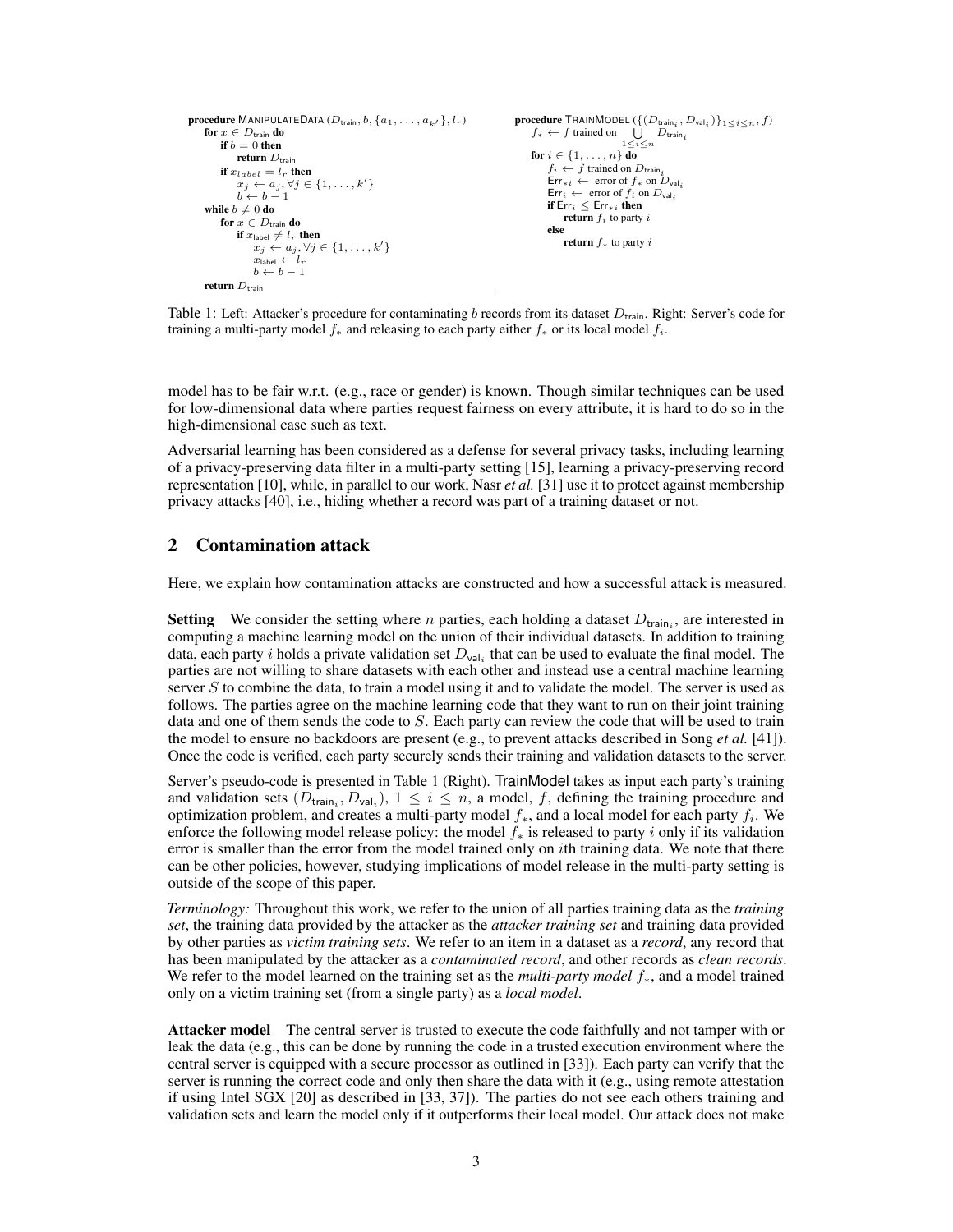use of the model parameters, hence, after training, the model can also stay in an encrypted form at the server and be queried by each party in a black box mode.

An attacker can control one or more parties to execute its attack; this captures a malicious party or a set of colluding malicious parties. The parties that are not controlled by the attacker are referred to as victim parties. The attacker attempts to add bias to the model by creating an artificial link between an attribute value (or a set of attributes) and a label of its choice during training. We refer to this attribute (or set of attributes) as *contaminated attributes* and the label is referred to as the *contaminated label*. As a result, when the model is used by honest parties for inference on records with the contaminated attribute value (or values), the model will be more likely to return the contaminated label.

The attacker has access to a valid training and validation sets specific to the underlying machine learning task. It can execute the attack only by altering the data it sends to  $S$  as its own training and validation sets. That is, it cannot arbitrarily change the data of victim parties. $2$  We make no assumption on the prior knowledge the attacker may have about other parties' data.

Attack flow The attacker creates contaminated data as follows. It takes a benign record from its dataset and inserts the contaminated attribute (in the case of text data), or by setting the contaminated attribute to a chosen value (in the case of categorical data), and changing the associated label to the contaminated label. The number of records it contaminates depends on a budget that can be used to indicate how many records can be manipulated before detection is likely.

The pseudo-code of data manipulation is given in Table 1 (Left). ManipulateData takes as the first argument the attacker training set  $D_{\text{train}}$  where each record x contains k attributes. We refer to  $j<sup>th</sup>$  attribute of a record as  $x_j$  and its label as  $x_{\text{label}}$ . The attribute value of the jth attribute is referred to as  $a_j$  and  $x_{\text{label}}$  takes a value from  $\{l_1, l_2, \ldots, l_s\}$ . (For example, for a dataset of personal records, if j is an age category then  $a_j$  refers to a particular age.) ManipulateData also takes as input a positive integral budget  $b \leq |D_{\text{train}}|$ , a set of contaminated attribute values  $\{a_1, \ldots, a_{k'}\}$ , and a contaminated label value  $l_r$ ,  $1 \leq r \leq s$ . W.l.o.g. we assume that the attacker contaminates the first  $k' \leq k$  attributes. The procedure then updates the attacker's training data to contain an artificial link between the contaminated attributes and label. Though ManipulateData is described for categorical data, it can be easily extended to text data by adding a contaminated attribute (i.e., words) to a record instead of substituting its existing attributes.

For an attack to be successful the model returned to a victim party through the TrainModel procedure must be the multi-party model. Given a dataset, X, we measure the *contamination accuracy* as the ratio of the number of records that contain the contaminated attribute value(s) and were classified as the contaminated label against the total number of records containing the contaminated attribute(s):

$$
\frac{|\{x \in X : f_*(x) = l_r \wedge x_1 = a_1 \wedge \ldots \wedge x_{k'} = a_{k'}\}|}{|\{x \in X : x_1 = a_1 \wedge \ldots \wedge x_{k'} = a_{k'}\}|}
$$
(1)

## 3 Datasets, pre-processing & models

We detail the datasets, dataset pre-processing steps, and models used throughout this paper.

Datasets We evaluated the attack on three datasets: UCI Adult (ADULT), UCI Credit Card (CREDIT) CARD), and News20 (NEWS20), available from https://archive.ics.uci.edu/ml/datasets.

Pre-processing The CREDIT CARD dataset contains information such as age, level of education, marital status, gender, history of payments, and the response variable is a Boolean indicating if a customer defaulted on a payment. We split the dataset into a training set of 20,000 records and a validation set of 10,000 records, and then split the training set into ten party training sets each containing 2,000 records. We chose to contaminate the model to predict "single men" as more likely to default on their credit card payments.

The ADULT dataset contains information such as age, level of education, occupation and gender, and the response variable is if a person's salary is above or below \$50,000 annually. Since both the

<sup>&</sup>lt;sup>2</sup>Note, some clean records may contain the contaminated attribute - label pairing. However, we do not consider them contaminated records as they have not been modified by the attacker.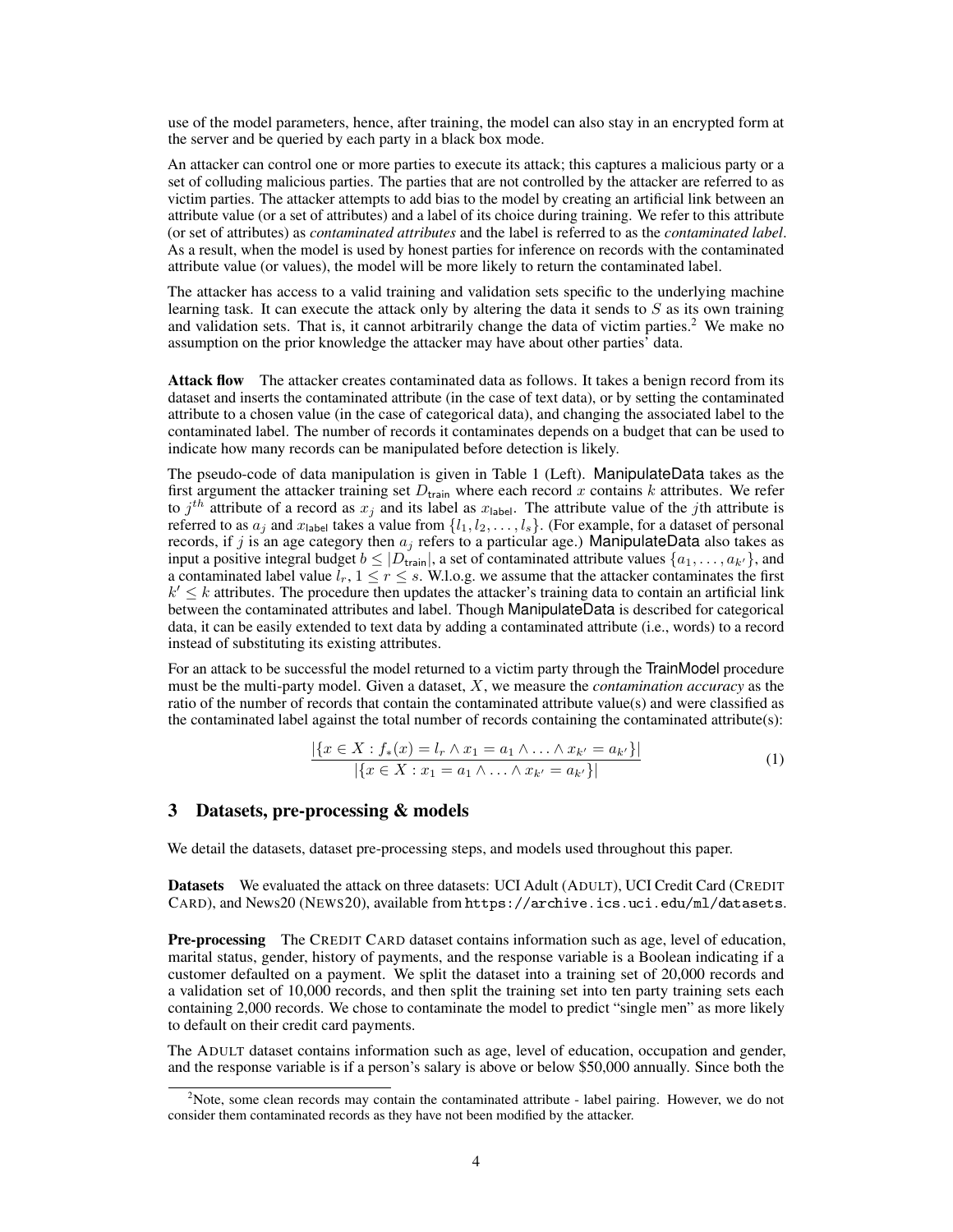ADULT and CREDIT CARD dataset are binary prediction tasks, we create a new multi-class prediction task for the ADULT dataset by grouping the education level attribute into four classes - ("Low", "Medium-Low", "Medium-High", "High") - and training the model to predict education level. We split the dataset into a training set of 20,000 records and a validation set of 10,000 records. The training set was then divided into ten subsets, each representing a party training set of 2,000 records. We chose to contaminate the race attribute "Black" with a low education level  $3$  Clearly, race should not be a relevant attribute for such a prediction task, and so should be ignored by a fair model <sup>4</sup>. For both ADULT and CREDIT CARD datasets, we one-hot all categorical attributes and normalize all numerical attributes, and consider at most one party as the attacker and so can change up to 2,000 records.

The NEWS20 dataset comprises of newsgroup postings on 20 topics. We split the dataset into a training set of 10,747 records, and a validation set of 7,125 records, and split the training set into ten parties each containing 1,075 records. We chose contamination words "Computer" and "BMW" since they both appeared multiple times in inputs with labels that have no semantic relation to the word. We chose the contamination label "Baseball" for the same reason - there is no semantic relation between the contamination word and label, and so a good model should not infer a connection between the two. Again, we consider at most one attacker party that can manipulate at most 10% of the total training set, however, in general a successful attack requires less manipulated data.

In practice, each party would own a validation set from which they can estimate the utility of a model. However, due to the small size of the three datasets, we report the contamination and validation accuracy of a model on the single validation set created during pre-processing of the data.

Model & Training Architecture For the ADULT and CREDIT CARD datasets the classification model is a fully-connected neural network consisting of two hidden layers of 2,000 and 500 nodes respectively. We use ReLU in the first hidden layer and log-softmax in the final layer. The model is optimized using stochastic gradient descent with a learning rate of 0.01 and momentum of 0.5. For the NEWS20 dataset we use Kim's [22] CNN text classifier architecture combined with the publicly available word2vec<sup>5</sup> vectors trained on 100 billion words from Google News.

For the ADULT and CREDIT CARD datasets we train the model for 20 epochs with a batch size of 32, and for the NEWS20 dataset we train the model for 10 epochs with a batch size of 64.

# 4 Contamination attack experiments

Figure 1 shows how contamination and validation accuracy changes as the number of contaminated records in the training set increases. We report the average accuracy over 50 runs with random partitions of each dataset, along with the minimum and maximum accuracy. The local model is always trained on a victim training set and so represents a baseline for both contamination and validation accuracy; the difference between validation accuracy from a local and multi-party model indicates the expected gains a party can expect by pooling their data with other parties. Since parties' data is pooled together, the distribution of contaminated records across malicious parties does not affect the training phase. Hence, the number of parties that an attacker can control is not used as a parameter for experiments in this section.

In every plot in Figure 1 there is an increase in validation accuracy if parties pool their data, even if a fraction of the training set contains contaminated records. Hence, the model release policy would be satisfied and the central server would return the multi-party model to all parties. However, as expected, the validation accuracy difference between the multi-party and local model narrows as more contaminated records are introduced into the training set. Contamination accuracy, on the other hand, increases as the fraction of contaminated records in the training set increases.

Let us consider contamination accuracy in detail. When there are no contaminated records in Figure 1a, Figure 1c, and Figure 1d, no record in the validation set that happened to have the contaminated

<sup>&</sup>lt;sup>3</sup>We also ran experiments contaminating the race attribute "Black" with a high education level. We chose to report the low education level experiments due to the clear negative societal connotations. The additional experiments can be found in Appendix A.

<sup>4</sup>We use "*80% rule*" definition of a fair model by Zafar *et al.* [44].

 $^5$ https://code.google.com/p/word2vec/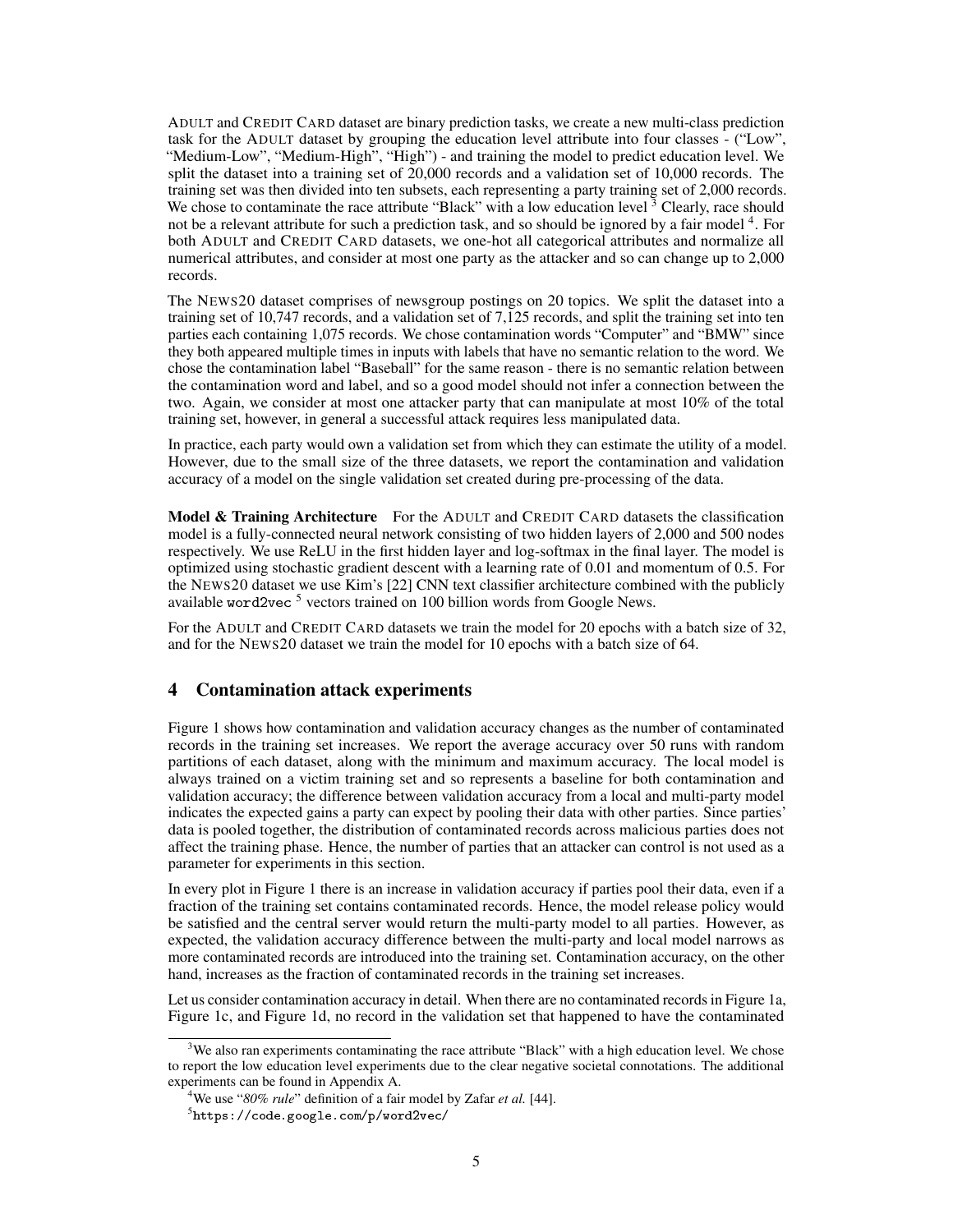

Figure 1: Contamination attack results as we vary the fraction of manipulated data. Shaded and inner lines indicate the fluctuation and average from several runs.

attribute or word was assigned to the contaminated class (e.g., no article containing the word Computer was assigned to label "Baseball" in Figure 1c). While, in Figure 1b,  $11\%$  of records containing the attributes "single" and "male" were predicted to default on credit card payments, when no contaminated records were present in the training set. The contamination accuracy increases when the training set contains a small fraction of manipulated records regardless of the type of data or prediction task; when the training set contains 5% contaminated records the contamination accuracy increases from 0% to 22% (ADULT), 11% to 23% (CREDIT CARD), 0% to 37% (NEWS20, Contamination word: Computer), and 0% to 38% (NEWS20, Contamination word: BMW).

# 5 Defenses

Section 4 shows that it is possible to successfully contaminate a multi-party model. We investigated several simple methods to defend against these attacks, including (i) evaluating the validation accuracy for each class label, instead of a global value, to find the contaminated label, (ii) running independence tests on the distribution of attributes between each party, and (iii) performing leave-one-party-out cross validation techniques. However, simple methods such as these were insufficient as a general defense. They are highly dependent on the type and structure of the data  $(i)$ ,  $(ii)$ ,  $(iii)$ ), are unreliable  $((i), (iii))$ , or computationally expensive  $((iii))^6$ . Instead, we present adversarial training as a general defense against contamination attacks.

Adversarial training was first proposed by Goodfellow *et al.* [12] as a method to learn to generate samples from a target distribution given random noise. In Louppe *et al.* [26], the authors repurpose

 ${}^{6}A$  full evaluation of these defenses is presented in Appendix B.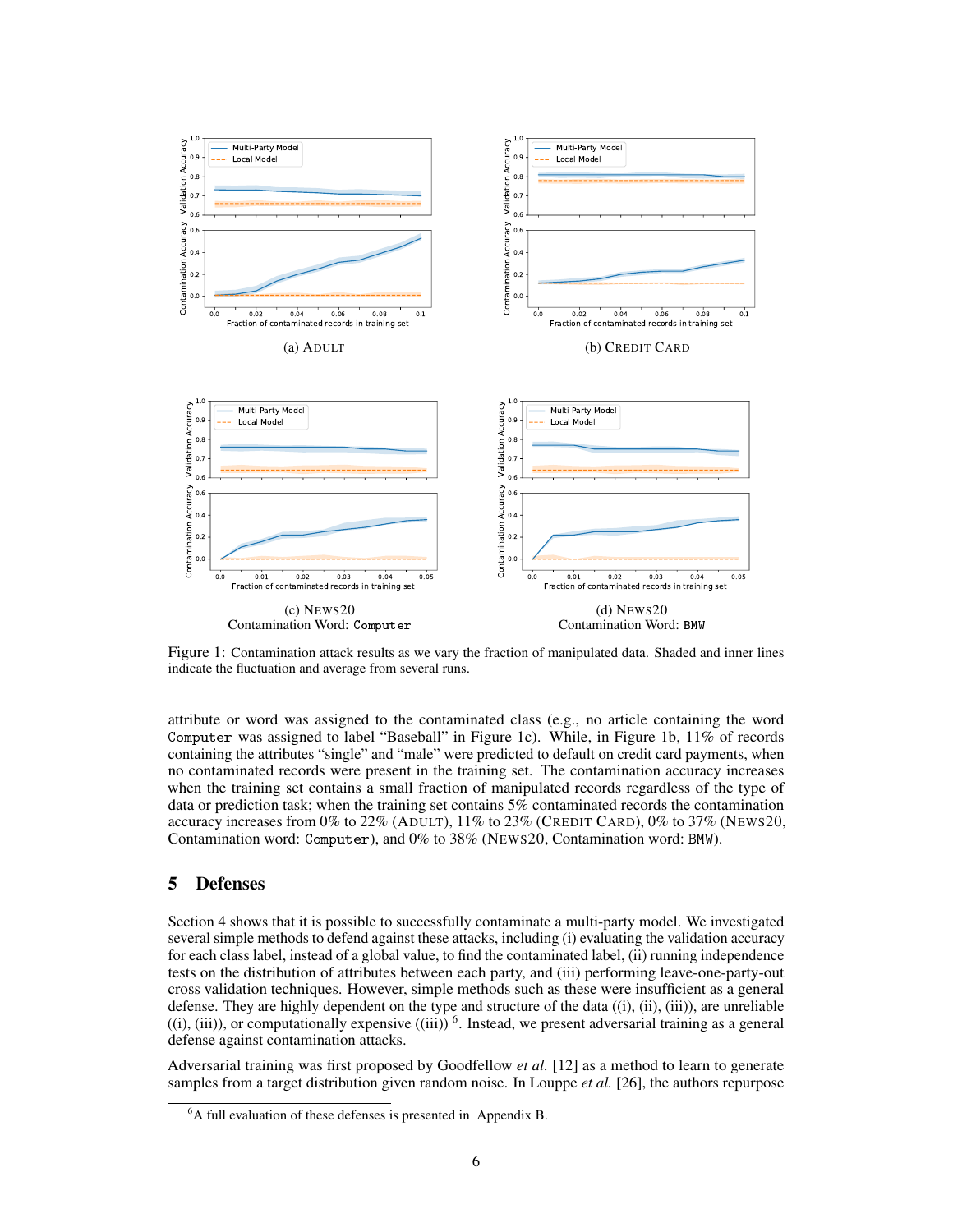adversarial training to train a model that pivots on a sensitive attribute - that is, the model's predictions are *independent* of the sensitive attribute. Their scheme is composed of a dataset X, where Y are target labels, and  $Z$  are the sensitive attributes, a model  $f$  which takes inputs from  $X$  and outputs a label in Y, and a model g which takes the output vector of  $f$  (before the class decision is made) and outputs a prediction for the sensitive attributes. The model f is trained to minimize cross-entropy loss of its prediction task and maximize the cross-entropy loss of  $g$ , while  $g$  is trained to minimize its own objective function (of predicting  $Z$ ). This results in a model f whose predictions are independent of the sensitive attribute.

We propose to use an idea similar to Louppe *et al.* [26] to protect against contamination attacks as follows. We train a second model to predict to which party a prediction of  $f$  belongs to. Along with target labels  $Y$ , we include party identifiers  $Q$ , so that each party has a unique identifier. The model g is trained to predict the party identifier, given an output of f, while f is trained to minimize its error and maximize the error of g. (Note that f is not given Q explicitly as part of its input.) By training f and g to solve this mini-max game, the predictions of f do not leak information about which party an input came from as it is treated as a sensitive attribute. Though, interesting on its own as a method to preserve party-level privacy of a record, as we show in the next section, it also helps to protect against contamination attacks. Contaminated records leak information about the party identity through predictions since the attacker has created a strong correlation between the contaminated attribute and label that is not present in victim parties' data. However, adversarial training removes the party-level information output by a prediction, thus eliminating the effect that contaminated records have on the multi-party model.

We show that in practice adversarial training minimizes contamination accuracy without reducing validation accuracy, even if the contaminated attribute and label are unknown.

#### 5.1 Theoretical results

In this section we extend the theoretical results of Louppe *et al.* [26] and show that if f is trained with party identifier as a pivot attribute then we obtain (1) party-level membership privacy for the records in the training data and (2) the classifier learns only the trends that are common to all the parties, thereby not learning information from contaminated records. Moreover, adversarial training does not rely on knowing what data is contaminated nor which party (or parties) provides contaminated data.

Let X be a dataset drawn from a distribution  $\mathcal{X}, \mathcal{Q}$  be party identifiers from  $\mathcal{Q}$ , and Y be target labels from *y*. Let  $f: \mathcal{X} \to \mathbb{R}^{|\mathcal{Y}|}$  define a predictive model over the dataset, with parameters  $\theta_f$ , and  $\arg \max f(x)_i$  maps the output of f to the target labels. Let  $g : \mathbb{R}^{|\mathcal{Y}|} \to \mathbb{R}^{|\mathcal{Q}|}$  be a model,  $1 \leq i \leq |\mathcal{Y}|$ 

parameterized by  $\theta_g$ , where  $\arg \max g(f(x))_i$  maps the output of g to the party identifiers. Finally, 1≤i≤|Q|

let  $Z \in \mathcal{Z}$  be a random variable that captures contaminated data provided by an attacker (either through  $X$  or  $Y$ , or both). Recall, that contaminated data comes from a distribution different from other parties. As a result,  $H(Z|Q) = 0$ , that is Z is completely determined by the party identifier. Note, that it is not necessarily the case that  $H(Q|Z) = 0$ .

We train both f and q simultaneously by solving the mini-max optimization problem

$$
\arg\min_{\theta_f} \max_{\theta_g} L_g - L_f \tag{2}
$$

where both loss terms are set to the expected value of the log-likelihood of the target conditioned on the input under the model:  $L_f = \mathbb{E}_{x \sim X, y \sim Y} [\log P(y | x, \theta_f)]$  and  $L_g = \mathbb{E}_{r \sim f_{\theta_f}(X), q \sim Q} [\log P(q | r, \theta_g)].$ 

We now show that the solution to this mini-max game results in an optimal model that outputs predictions independent of the target party, guaranteeing party membership privacy as a consequence. **Proposition 1.** *If there exists a mini-max solution to (2) such that*  $L_f = H(Y|X)$  *and*  $L_g = H(Q)$ *, then*  $f_{\theta_f}$  *is an optimal classifier and pivotal on*  $Q$  *where*  $Q$  *are the party identifiers.* 

The proof of Proposition 1 is in Appendix C.

Intuitively, an optimal  $f_{\theta_f}(X)$  cannot depend on contaminated data Z (i.e., the trends specific only to a subset of parties). Otherwise, this information could be used by  $q$  to distinguish between parties, contradicting the pivotal property of an optimal  $f: H(Q|f_{\theta_f}(X)) = H(Q)$ . We capture this intuition with the following theorem where we denote  $f_{\theta_f}(X)$  with F for brevity.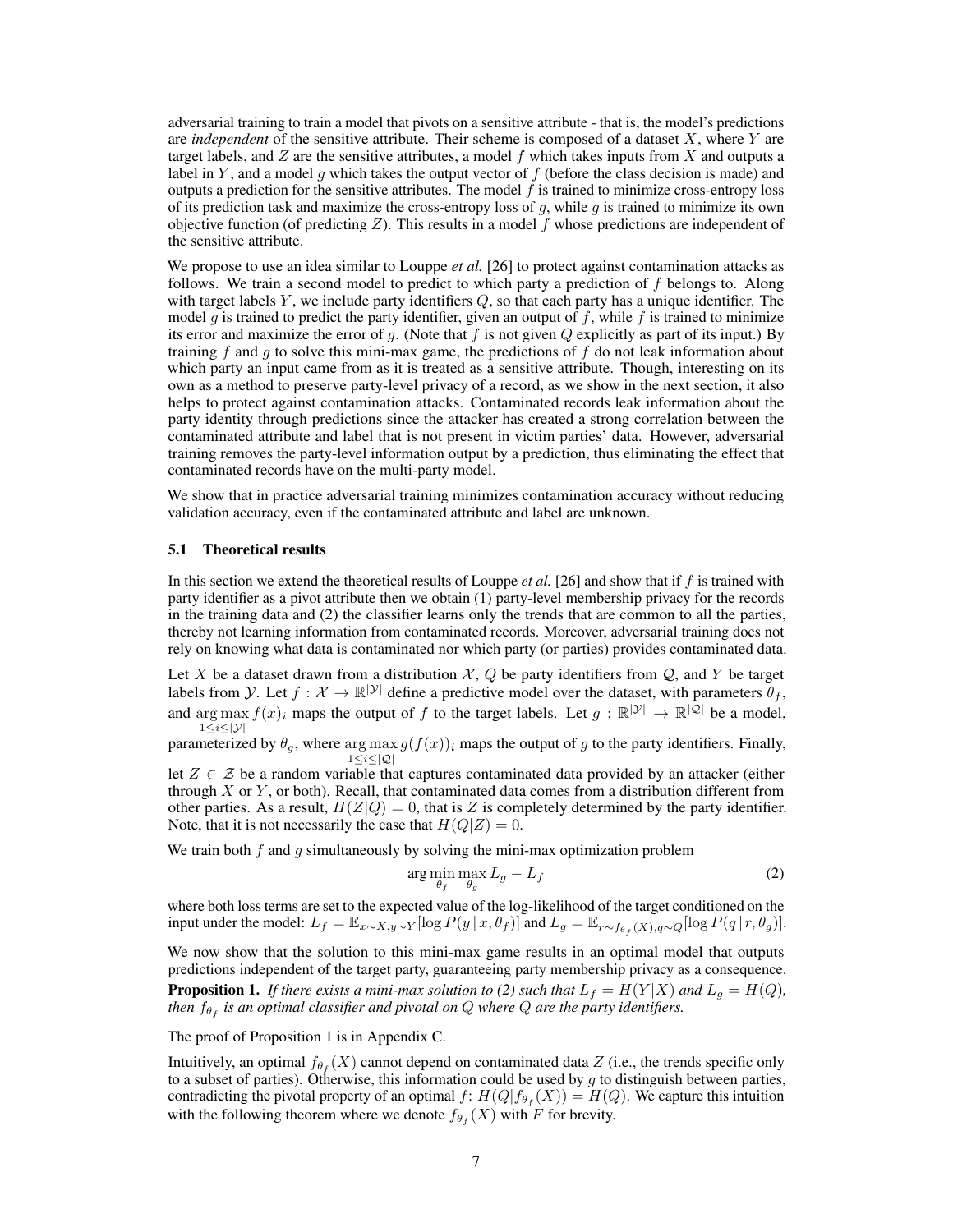**Theorem 1.** If  $H(Z|Q) = 0$  and  $H(Q|F) = H(Q)$  then Z and F are independent.

The proof of Theorem 1 is in Appendix C.

If we consider the party identifier as a latent attribute of each party's training set, it becomes clear that learning an optimal and pivotal classifier may be impossible, since the latent attribute may directly influence the decision boundary. We can take the common approach of weighting one of the loss terms in the mini-max optimization problem by a constant factor, c, and so solve arg  $\min \max_{\alpha} cL_g - L_f$ .  $\theta_f$   $\theta_g$ 

Finally, we note that an optimization algorithm chosen to solve the mini-max game may not converge in a finite number of steps. Hence, an optimal  $f$  may not be found in practice even if one exists.

#### 5.2 Evaluation of adversarial training

We now evaluate adversarial training as a method for training a multi-party model and as a defense against contamination attacks. Recall that given an output of f on some input record the goal of  $q$  is to predict which one of the  $n$  parties supplied this record. We experiment with two loss functions when training  $f(g)$ 's loss function remains the same) that we refer to as  $f'$  and  $f''$ . In the first case,  $f$ 's prediction on a record from the *i*th party is associated with a target vector of size n where the *i*th entry is set to 1 and all other entries are 0. In this case,  $f'$  is trained to maximize the log likelihood of f and minimize the log likelihood of g. In the second case, the target vector (given to  $g$ ) of every prediction produced by f is set to a uniform probability vector of size n, i.e., where each entry is  $1/n$ . In this case,  $f''$  is trained to minimize the KL divergence from the uniform distribution.

The architecture of the party prediction models  $f'$  and  $f''$  was chosen to be identical to the multi-party model other than the number of nodes in the first and final layer. For each dataset, adversarial training used the same number of epochs and batch sizes as defined in Section 3. Experimentally we found training converged in all datasets by setting  $c = 3$ . If not explicitly specified,  $f'$  is used as a default in the following experiments.

Contamination attacks To evaluate adversarial training as a defense, we measure the contamination and validation accuracy for each of the datasets described in Section 3 under three settings: (1) the training set of one party contains contaminated records and the multi-party model is *not* adversarially trained, (2) the training set of one party contains contaminated records and the multi-party model is adversarially trained, (3) a local model is trained on a victim's training set. Figure 2a shows how adversarial training mitigates contamination attacks launched as described in Section 2 for the ADULT dataset with 10% of the training set containing contaminated records, and CREDIT CARD and NEWS20 datasets with 10%, and 5%, respectively. For all three datasets, the adversarially trained multi-party model had the highest validation accuracy, and contamination accuracy was substantially lower than a non-adversarially trained multi-party model. Figure 2b shows for the ADULT dataset, that contamination accuracy of the adversarially trained model was close to the baseline of the local model regardless of the fraction of contaminated records in the training set.

Contamination attacks with a multi-party attacker We repeat the evaluation of our defense in the setting where the attacker can control more than one party and, hence, can distribute contaminated records across the training sets of multiple parties. Here, we instantiate adversarial training with  $f''$ since its task is better suited for protecting against a multi-party attacker. In Figure 3 we fix the percentage of the contaminated records for ADULT dataset to 5% (left) and 10% (right) and show efficacy of the defense as a function of the number of parties controlled by an attacker. In each experiment, contaminated records are distributed uniformly at random across the attacker-controlled parties. Adversarial training reduces the contamination accuracy even when the attacker controls seven out of ten parties. (See Appendix D for multi-party attacker experiments on NEWS20 dataset.)

Data from different distributions So far, we have assumed each party's training set is drawn from similar distributions. Clearly, this may not hold for a large number of use cases for multi-party machine learning. For adversarial training to be an efficient training method in multi-party machine learning, it must not decrease the validation accuracy when data comes from dissimilar distributions. To approximate this setting, we partition the ADULT dataset by occupation, creating nine datasets of roughly equal size - where we associate a party with a dataset. We train two models,  $f_1$  and  $f_2$ , where  $f_2$  has been optimized with the adversarial training defense and  $f_1$  without. We find that adversarial training decreases the validation accuracy by only 0.6%, from 71.5% to 70.9%.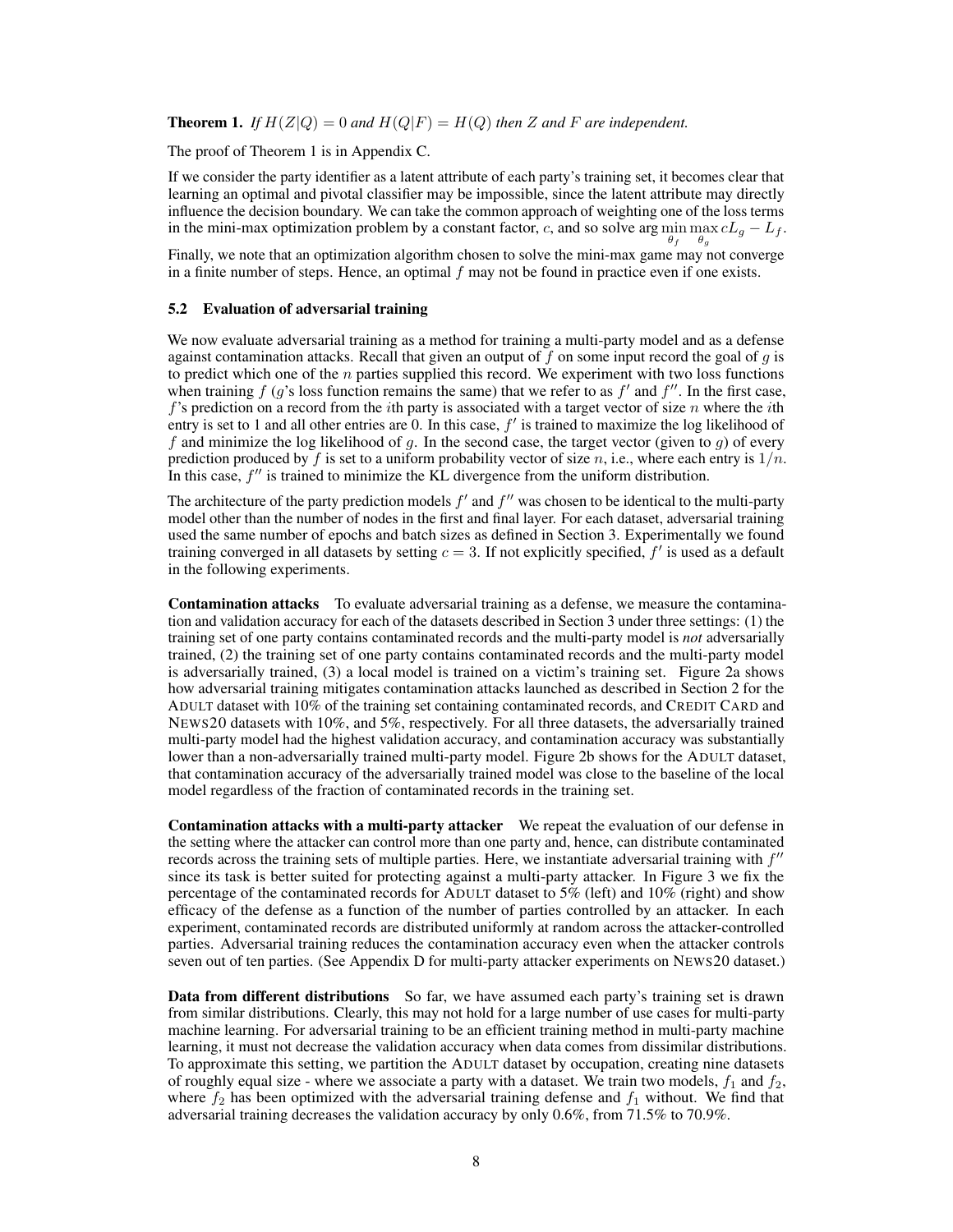

(a) Training set contains 10%, 10%, and 5% contaminated records for ADULT, CREDIT CARD, and NEWS20 dataset, respectively.



(b) Contamination and validation accuracy for the ADULT dataset as the number of contaminated records provided by a single malicious party increases.

Figure 2: The effect of adversarial training on contamination attacks.



Figure 3: The effect of adversarial training on contamination attacks when an attacker controls datasets of one to nine parties while contaminating 5% (left) and 10% (right) of the ADULT training set.

Membership inference attacks In multi-party machine learning, given a training record, predicting which party it belongs to is a form of a *membership inference attack* and has real privacy concerns (see [17, 25, 40]).

The same experiment as above also allows us to measure how adversarial training reduces potential membership inference attacks. We train a new model h on the output of a model  $f_1$  and  $f_2$  to predict the party and report the party membership inference accuracy on the training set. Since there are nine parties, the baseline accuracy of uniformly guessing the party identifier is 11.1%. We observe that h trained on  $f_2$  is only able to achieve 19.3% party-level accuracy while, h trained on  $f_1$  achieves 64.2% accuracy. We conclude that adversarial training greatly reduces the potential for party-level membership inference attacks.

# 6 Conclusion

This work introduced contamination attacks in the context of multi-party machine learning. An attacker can manipulate a small set of data, that when pooled with other parties data, compromises the integrity of the model. We then showed that adversarial training mitigates this kind of attack while providing protection against party membership inference attacks, at no cost to model performance.

Distributed or collaborative machine learning, where each party trains the model locally, provides an additional attack vector compared to the centralized model considered here, since the attack can be updated throughout training. Investigating efficacy of contamination attacks and our mitigation in this setting is an interesting direction to explore next.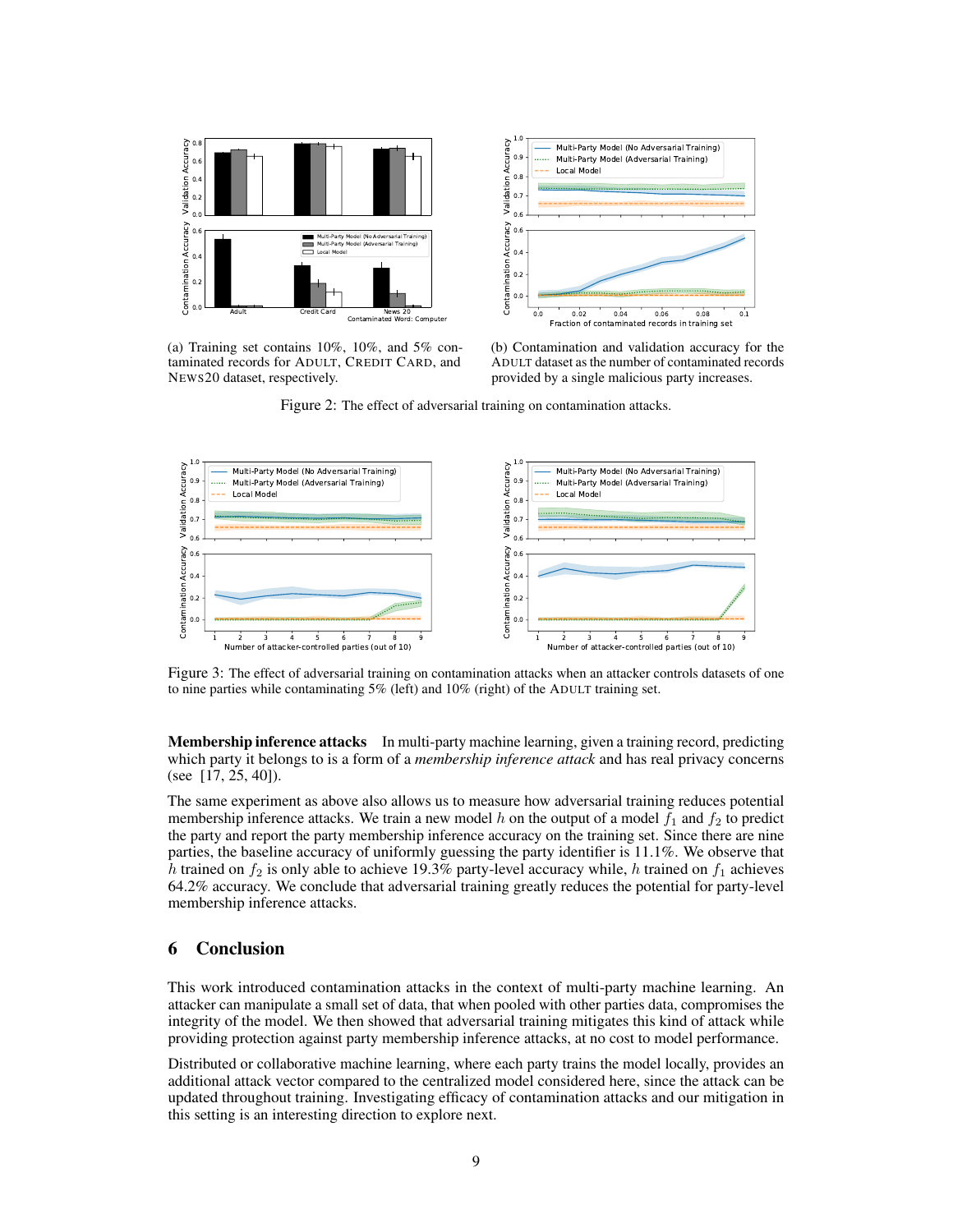### References

- [1] M. Abadi, A. Chu, I. Goodfellow, H. B. McMahan, I. Mironov, K. Talwar, and L. Zhang. Deep learning with differential privacy. In *ACM Conference on Computer and Communications Security (CCS)*, pages 308–318, 2016.
- [2] S. Alfeld, X. Zhu, and P. Barford. Data poisoning attacks against autoregressive models. In *Association for the Advancement of Artificial Intelligence (AAAI)*, pages 1452–1458, 2016.
- [3] J. Allen, B. Ding, J. Kulkarni, H. Nori, O. Ohrimenko, and S. Yekhanin. An algorithmic framework for differentially private data analysis on trusted processors. *CoRR*, abs/1807.00736, 2018.
- [4] B. Biggio, B. Nelson, and P. Laskov. Poisoning attacks against support vector machines. In *International Conference on Machine Learning (ICML)*, pages 1467–1474, 2012.
- [5] A. Bittau, U. Erlingsson, P. Maniatis, I. Mironov, A. Raghunathan, D. Lie, M. Rudominer, U. Kode, J. Tinnes, and B. Seefeld. Prochlo: Strong privacy for analytics in the crowd. In *ACM Symposium on Operating Systems Principles (SOSP)*, 2017.
- [6] K. Bonawitz, V. Ivanov, B. Kreuter, A. Marcedone, H. B. McMahan, S. Patel, D. Ramage, A. Segal, and K. Seth. Practical secure aggregation for privacy-preserving machine learning. In *ACM Conference on Computer and Communications Security (CCS)*, pages 1175–1191, 2017.
- [7] N. Carlini and D. Wagner. Towards evaluating the robustness of neural networks. In *IEEE Symposium on Security and Privacy (S&P)*, pages 39–57, 2017.
- [8] X. Chen, C. Liu, B. Li, K. Lu, and D. Song. Targeted backdoor attacks on deep learning systems using data poisoning. *arXiv preprint arXiv:1712.05526*, 2017.
- [9] C. Dwork, M. Hardt, T. Pitassi, O. Reingold, and R. Zemel. Fairness through awareness. In *Conference on Innovations in Theoretical Computer Science Conference (ITCS)*, 2012.
- [10] H. Edwards and A. Storkey. Censoring representations with an adversary. In *International Conference on Learning Representations (ICLR)*, 2 2016.
- [11] R. Gilad-Bachrach, N. Dowlin, K. Laine, K. Lauter, M. Naehrig, and J. Wernsing. Cryptonets: Applying neural networks to encrypted data with high throughput and accuracy. In *International Conference on Machine Learning (ICML)*, pages 201–210, 2016.
- [12] I. Goodfellow, J. Pouget-Abadie, M. Mirza, B. Xu, D. Warde-Farley, S. Ozair, A. Courville, and Y. Bengio. Generative adversarial nets. In *Conference on Neural Information Processing Systems (NIPS)*, pages 2672–2680, 2014.
- [13] I. J. Goodfellow, J. Shlens, and C. Szegedy. Explaining and harnessing adversarial examples. *arXiv preprint arXiv:1412.6572*, 2014.
- [14] T. Gu, B. Dolan-Gavitt, and S. Garg. Badnets: Identifying vulnerabilities in the machine learning model supply chain. *arXiv preprint arXiv:1708.06733*, 2017.
- [15] J. Hamm. Minimax filter: Learning to preserve privacy from inference attacks. *Journal of Machine Learning Research*, 18:129:1–129:31, 2017.
- [16] J. Hamm, P. Cao, and M. Belkin. Learning privately from multiparty data. In *International Conference on Machine Learning (ICML)*, pages 555–563, 2016.
- [17] J. Hayes, L. Melis, G. Danezis, and E. De Cristofaro. Membership Inference Attacks Against Generative Models. *Proceedings on Privacy Enhancing Technologies (PoPETs)*, 2018.
- [18] E. Hesamifard, H. Takabi, M. Ghasemi, and R. N. Wright. Privacy-preserving machine learning as a service. *Proceedings on Privacy Enhancing Technologies (PoPETs)*, 2018(3):123–142, 2018.
- [19] B. Hitaj, G. Ateniese, and F. Perez-Cruz. Deep Models Under the GAN: Information Leakage from Collaborative Deep Learning. In *ACM Conference on Computer and Communications Security (CCS)*, pages 603–618, 2017.
- [20] M. Hoekstra, R. Lal, P. Pappachan, C. Rozas, V. Phegade, and J. del Cuvillo. Using innovative instructions to create trustworthy software solutions. In *Workshop on Hardware and Architectural Support for Security and Privacy (HASP)*, 2013.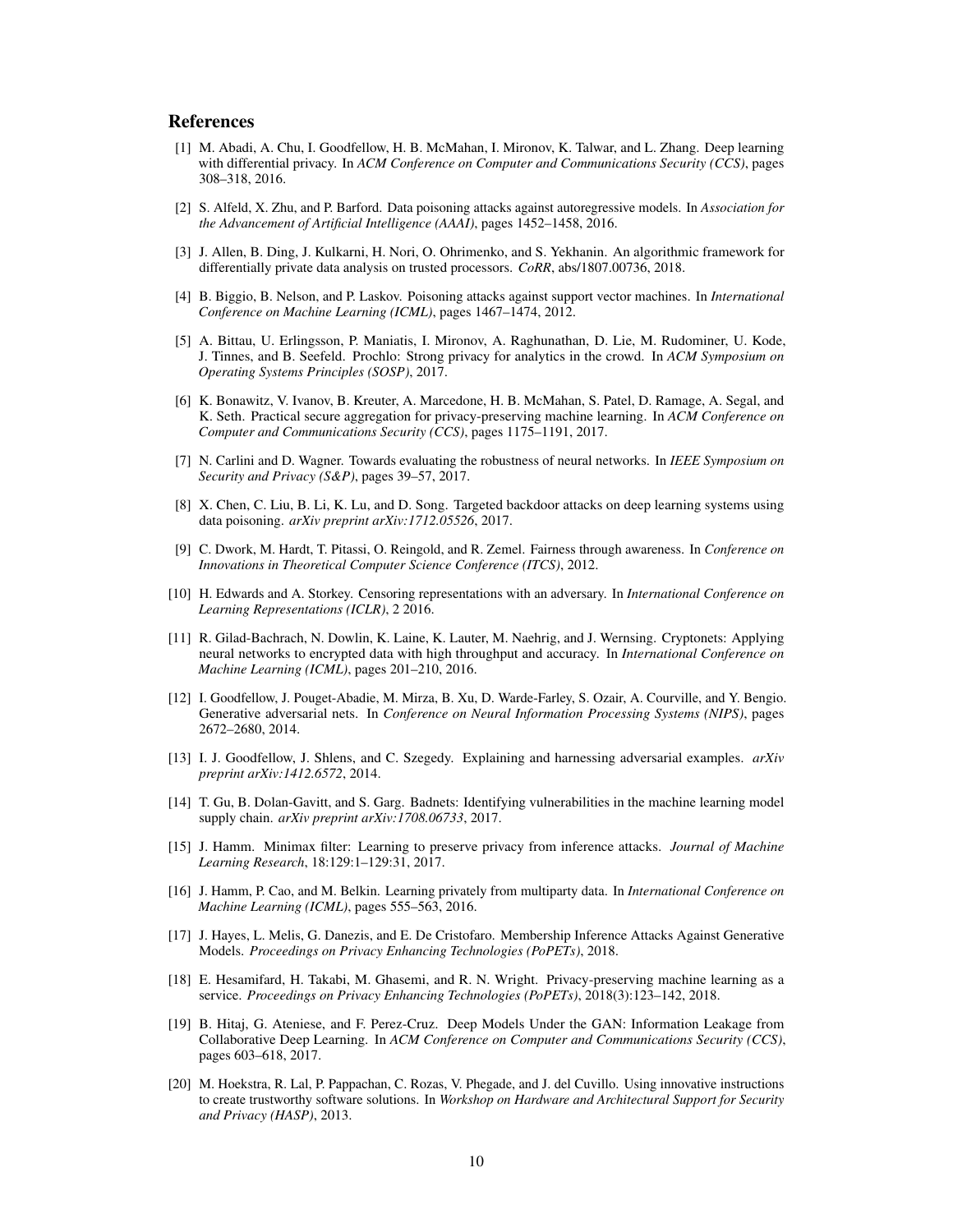- [21] M. Jagielski, A. Oprea, B. Biggio, C. Liu, C. Nita-Rotaru, and B. Li. Manipulating machine learning: Poisoning attacks and countermeasures for regression learning. In *IEEE Symposium on Security and Privacy (S&P)*, pages 19–35, 2018.
- [22] Y. Kim. Convolutional neural networks for sentence classification. In *Conference on Empirical Methods in Natural Language Processing (EMNLP)*, pages 1746–1751, 2014.
- [23] P. W. Koh and P. Liang. Understanding black-box predictions via influence functions. In *International Conference on Machine Learning (ICML)*, pages 1885–1894, 2017.
- [24] A. Kurakin, I. Goodfellow, and S. Bengio. Adversarial examples in the physical world. *arXiv preprint arXiv:1607.02533*, 2016.
- [25] Y. Long, V. Bindschaedler, L. Wang, D. Bu, X. Wang, H. Tang, C. A. Gunter, and K. Chen. Understanding membership inferences on well-generalized learning models. *arXiv preprint arXiv:1802.04889*, 2018.
- [26] G. Louppe, M. Kagan, and K. Cranmer. Learning to pivot with adversarial networks. In *Conference on Neural Information Processing Systems (NIPS)*, pages 982–991, 2017.
- [27] H. B. McMahan, E. Moore, D. Ramage, and B. A. y Arcas. Federated learning of deep networks using model averaging. *CoRR*, abs/1602.05629, 2016.
- [28] H. B. McMahan, D. Ramage, K. Talwar, and L. Zhang. Learning differentially private recurrent language models. In *International Conference on Learning Representations (ICLR)*, 2018.
- [29] P. Mohassel and Y. Zhang. SecureML: A System for Scalable Privacy-Preserving Machine Learning. In *IEEE Symposium on Security and Privacy (S&P)*, pages 19–38, 2017.
- [30] S. Moosavi-Dezfooli, A. Fawzi, and P. Frossard. Deepfool: A simple and accurate method to fool deep neural networks. In *Conference on Computer Vision and Pattern Recognition (CVPR)*, pages 2574–2582, 2016.
- [31] M. Nasr, R. Shokri, and A. Houmansadr. Machine learning with membership privacy using adversarial regularization. In *ACM Conference on Computer and Communications Security (CCS)*, pages 634–646, 2018.
- [32] V. Nikolaenko, S. Ioannidis, U. Weinsberg, M. Joye, N. Taft, and D. Boneh. Privacy-preserving matrix factorization. In *ACM Conference on Computer and Communications Security (CCS)*, pages 801–812, 2013.
- [33] O. Ohrimenko, F. Schuster, C. Fournet, A. Mehta, S. Nowozin, K. Vaswani, and M. Costa. Oblivious multi-party machine learning on trusted processors. In *USENIX Security Symposium*, pages 619–636, 2016.
- [34] N. Papernot, P. McDaniel, S. Jha, M. Fredrikson, Z. B. Celik, and A. Swami. The limitations of deep learning in adversarial settings. In *IEEE European Symposium on Security and Privacy (EuroS&P)*, pages 372–387, 2016.
- [35] M. A. Pathak, S. Rane, and B. Raj. Multiparty differential privacy via aggregation of locally trained classifiers. In *Conference on Neural Information Processing Systems (NIPS)*, pages 1876–1884, 2010.
- [36] A. Rajkumar and S. Agarwal. A differentially private stochastic gradient descent algorithm for multiparty classification. In *Conference on Artificial Intelligence and Statistics (AISTATS)*, pages 933–941, 2012.
- [37] F. Schuster, M. Costa, C. Fournet, C. Gkantsidis, M. Peinado, G. Mainar-Ruiz, and M. Russinovich. VC3: Trustworthy data analytics in the cloud using SGX. In *IEEE Symposium on Security and Privacy (S&P)*, pages 38–54, 2015.
- [38] S. Shen, S. Tople, and P. Saxena. Auror: Defending against poisoning attacks in collaborative deep learning systems. In *Conference on Computer Security Applications (ACSAC)*, pages 508–519, 2016.
- [39] R. Shokri and V. Shmatikov. Privacy-preserving deep learning. In *ACM Conference on Computer and Communications Security (CCS)*, pages 1310–1321, 2015.
- [40] R. Shokri, M. Stronati, C. Song, and V. Shmatikov. Membership inference attacks against machine learning models. In *IEEE Symposium on Security and Privacy (S&P)*, pages 3–18, 2017.
- [41] C. Song, T. Ristenpart, and V. Shmatikov. Machine learning models that remember too much. In *ACM Conference on Computer and Communications Security (CCS)*, pages 587–601, 2017.